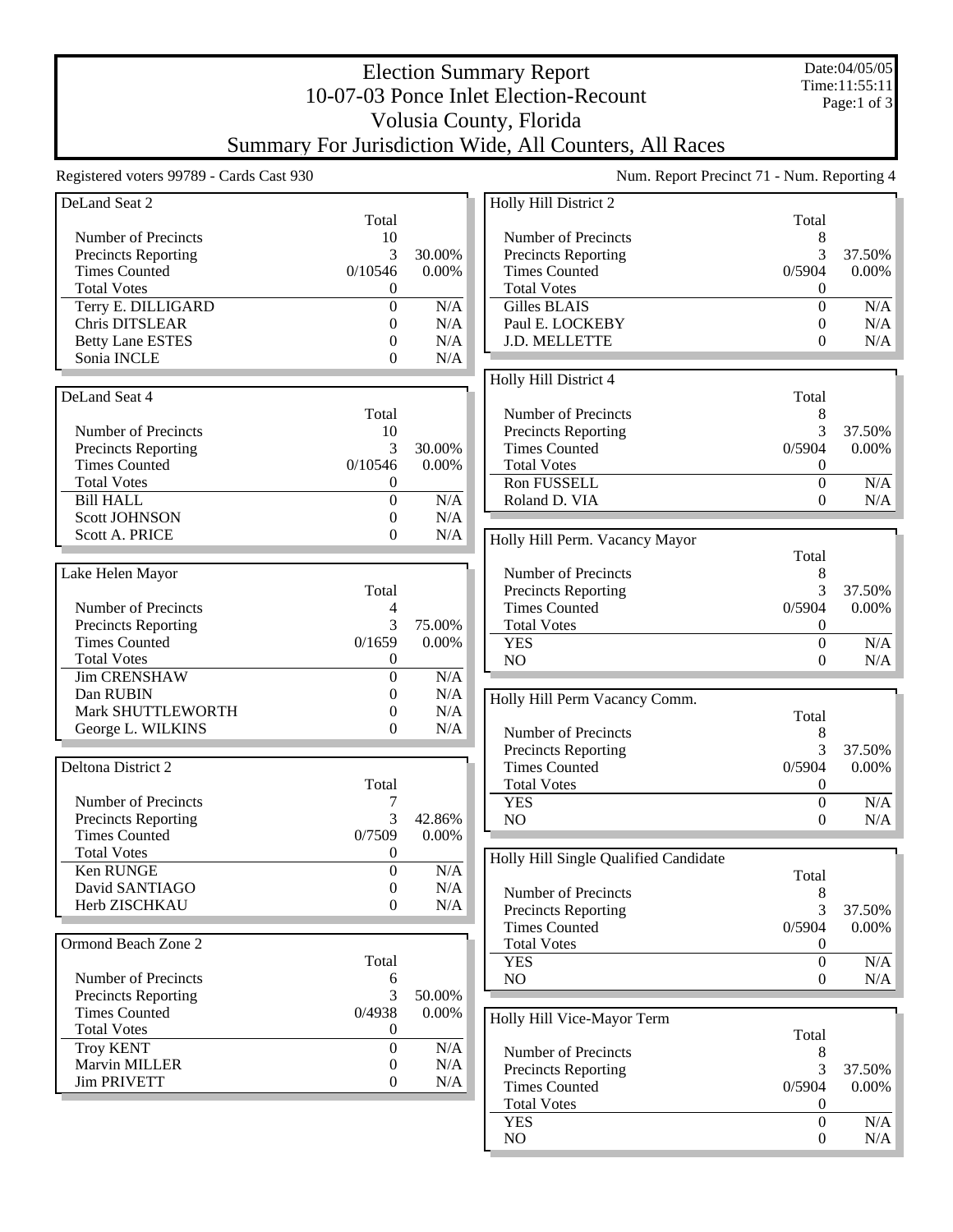## Election Summary Report 10-07-03 Ponce Inlet Election-Recount Volusia County, Florida Summary For Jurisdiction Wide, All Counters, All Races

Date:04/05/05 Time:11:55:11 Page:2 of 3

Registered voters 99789 - Cards Cast 930 Num. Report Precinct 71 - Num. Reporting 4

| Holly Hill Mayor's Term    |                  |           | Daytona Beach Shores Seat 4 |                  |          |
|----------------------------|------------------|-----------|-----------------------------|------------------|----------|
|                            | Total            |           |                             | Total            |          |
| Number of Precincts        | 8                |           | Number of Precincts         | 5                |          |
| <b>Precincts Reporting</b> | 3                | 37.50%    | Precincts Reporting         | 3                | 60.00%   |
| <b>Times Counted</b>       | 0/5904           | 0.00%     | <b>Times Counted</b>        | 0/3038           | $0.00\%$ |
| <b>Total Votes</b>         | 0                |           | <b>Total Votes</b>          | $\boldsymbol{0}$ |          |
| <b>YES</b>                 | $\Omega$         | N/A       | Ron BROWN                   | $\boldsymbol{0}$ | N/A      |
| NO.                        | $\theta$         | N/A       | Joanne JEROME               | $\boldsymbol{0}$ | N/A      |
|                            |                  |           | Hank SMITH                  | 0                | N/A      |
| Daytona Beach Mayor        |                  |           |                             |                  |          |
|                            | Total            |           | Port Orange Mayor           |                  |          |
| Number of Precincts        | 29               |           |                             | Total            |          |
| <b>Precincts Reporting</b> | 3                | 10.34%    | Number of Precincts         | 21               |          |
| <b>Times Counted</b>       | 0/32151          | 0.00%     | Precincts Reporting         | 3                | 14.29%   |
| <b>Total Votes</b>         | $\theta$         |           | <b>Times Counted</b>        | 0/30697          | $0.00\%$ |
| Paul A. CARPENELLA         | $\theta$         | N/A       | <b>Total Votes</b>          | 0                |          |
| <b>Richard KANE</b>        | $\Omega$         | N/A       | Richard P. DEMBINSKY        | $\boldsymbol{0}$ | N/A      |
| Thomas "Tom" MCCLELL       | 0                | N/A       | Allen GREEN                 | 0                | N/A      |
| Yvonne SCARLETT-GOLD       | $\theta$         | N/A       |                             |                  |          |
| Mike SHALLOW               | $\mathbf{0}$     | N/A       | Port Orange District 3      |                  |          |
|                            |                  |           |                             | Total            |          |
| Daytona Beach Zone 2       |                  |           | Number of Precincts         | 21               |          |
|                            | Total            |           | Precincts Reporting         | 3                | 14.29%   |
| Number of Precincts        | 7                |           | <b>Times Counted</b>        | 0/30697          | $0.00\%$ |
| Precincts Reporting        | 3                | 42.86%    | <b>Total Votes</b>          | 0                |          |
| <b>Times Counted</b>       | 0/5719           | 0.00%     | George CHATLEY              | $\boldsymbol{0}$ | N/A      |
| <b>Total Votes</b>         | 0                |           | <b>Jim MEADOWS</b>          | $\boldsymbol{0}$ | N/A      |
| Paul BURKE                 | $\boldsymbol{0}$ | N/A       | <b>Bob POHLMANN</b>         | 0                | N/A      |
| <b>Terry WHELAN</b>        | $\theta$         | N/A       |                             |                  |          |
| Darlene YORDON             | 0                | N/A       |                             |                  |          |
|                            |                  |           | Port Orange District 1      |                  |          |
|                            |                  |           |                             | Total            |          |
| Daytona Beach Zone 3       |                  |           | Number of Precincts         | 21               |          |
|                            | Total            |           | <b>Precincts Reporting</b>  | 3                | 14.29%   |
| Number of Precincts        | 8                |           | <b>Times Counted</b>        | 0/30697          | $0.00\%$ |
| <b>Precincts Reporting</b> | 3<br>0/5109      | 37.50%    | <b>Total Votes</b>          | 0                |          |
| <b>Times Counted</b>       |                  | 0.00%     | Richard SPITZ               | $\mathbf{0}$     | N/A      |
| <b>Total Votes</b>         | 0                |           | George STEINDOERFER         | $\boldsymbol{0}$ | N/A      |
| Virginia BROWN             | $\boldsymbol{0}$ | $\rm N/A$ | Clifford "Buzzy" WIN        | $\boldsymbol{0}$ | N/A      |
| Michael BURTON             | $\theta$         | N/A       |                             |                  |          |
| Michael CHUVEN             | 0                | N/A       | Port Orange District 4      |                  |          |
| Darrell P. HUNTER          | $\theta$         | N/A       |                             | Total            |          |
| Shiela MCKAY               | $\mathbf{0}$     | N/A       | Number of Precincts         | 21               |          |
|                            |                  |           | Precincts Reporting         | 3                | 14.29%   |
| Daytona Beach Zone 5       |                  |           | <b>Times Counted</b>        | 0/30697          | $0.00\%$ |
|                            | Total            |           | <b>Total Votes</b>          | 0                |          |
| Number of Precincts        | 7                |           | <b>Bill CHRISTEN</b>        | $\boldsymbol{0}$ | N/A      |
| <b>Precincts Reporting</b> | 3                | 42.86%    | Dennis KENNEDY              | $\boldsymbol{0}$ | N/A      |
| <b>Times Counted</b>       | 0/4776           | 0.00%     | Thomas (Tom) V. TROI        | $\boldsymbol{0}$ | N/A      |
| <b>Total Votes</b>         | $\boldsymbol{0}$ |           |                             |                  |          |
| Glenn G. BARNES            | $\boldsymbol{0}$ | N/A       |                             |                  |          |
| <b>Steven MILLER</b>       | 0                | N/A       |                             |                  |          |
| Dwayne L. TAYLOR           | 0                | N/A       |                             |                  |          |